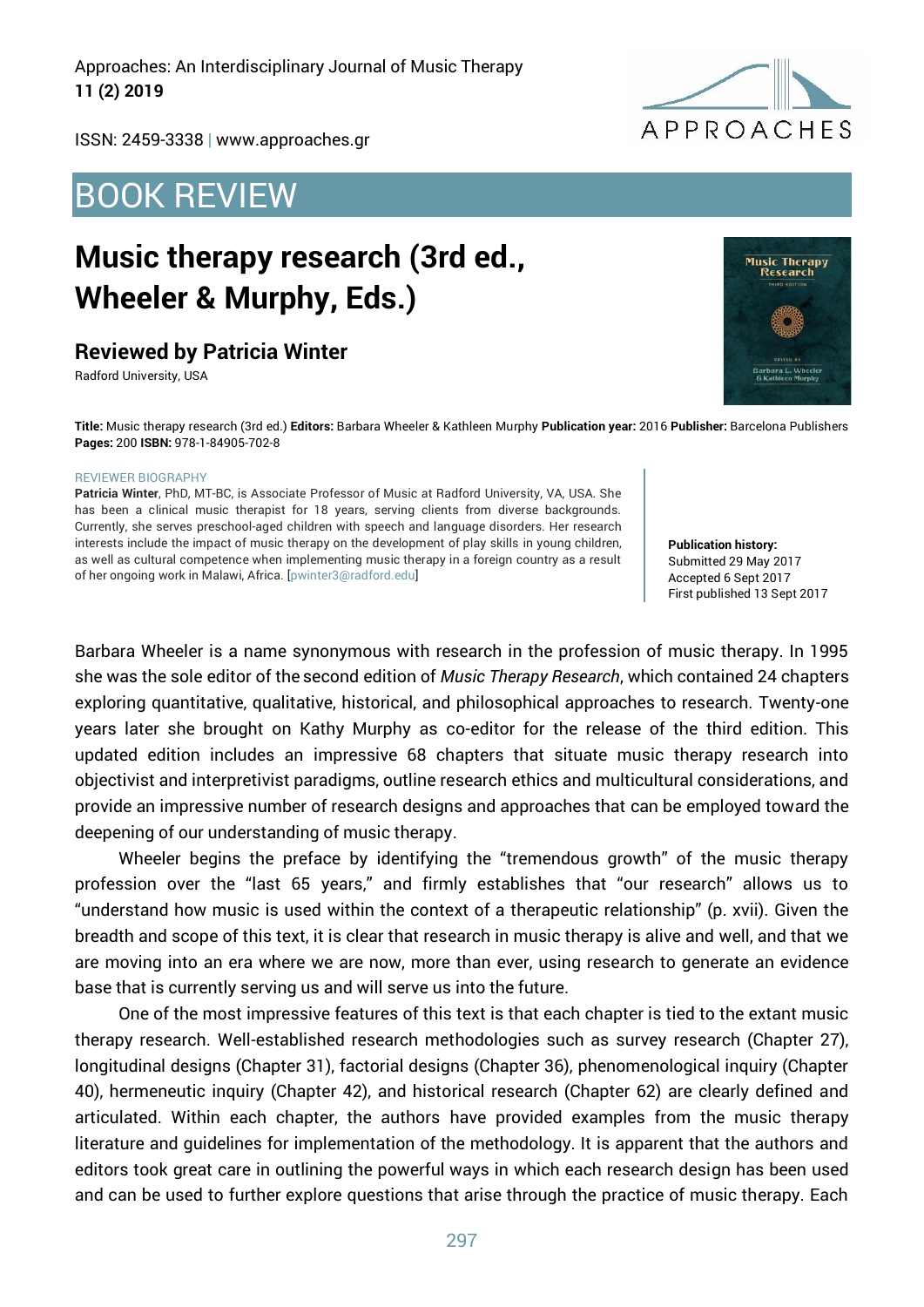chapter includes resources from eminent researchers and theorists both inside and outside of the profession of music therapy. When reading about interpretivist case-study research (Chapter 53), I expect to see names such as Yin, Corbin and Strauss, and Creswell, as they are experts in interpretivist research and in case-study design. What makes this book exciting is that these important figures are sharing the page with influential music therapy researchers such as Aigen, Bruscia, McFerran and O'Grady. While I struggle with our propensity to define music therapy through the lens of other professions, I find this approach of connecting researchers inside and outside of the discipline to be highly satisfying, as it aligns the expertise of music therapy researchers with a larger community of researchers and research experts while acknowledging the unique demands that are faced by music therapy researchers.

Wheeler and Murphy's dedication to the inclusion of research designs that are coming to the fore within our profession and within medical and humanities research is encouraging, as it helps the reader to seek the design that best answers the research question, rather than using a research design that is perceived to have more value. This also provides researchers with new and emerging research approaches in order to avoid "methodolatry or the habitual attachment to a particular method" (Darrow, p. 47). A professional emphasis on evidence-based practice could sway music therapists to only consider the "gold standard" of research, the randomised controlled trial, as the best or most important research when reading or designing a study. Felicity Baker and Laurel Young address the relationship between research and practice in Chapter 3, where they outline a hierarchy of evidence adapted from the Oxford University Centre for Evidence-Based Medicine's Levels of Evidence. At the top of this list is the "systematic review of several experimental research studies showing homogeneity of results," (p. 27), such as the Cochrane reviews. Toward the bottom of the list one finds the "single case-control study" (p. 27). In a section on the Cochrane reviews and systematic reviews, Baker and Young write "only studies ranked Level 1 allow us to reliably conclude whether a cause-and-effect relationship exists between music therapy and outcomes. However, one should not overlook the findings of studies ranked at Levels 3 and 4" (p. 28).

The 3<sup>rd</sup> edition highlights that high quality research can occur through a wide variety of practices and that in combination these practices provide a foundation of evidence that is as rich and fertile as the profession itself. The inclusion of single-subject and small *n* approaches (Chapters 24-26), arts-based research (Chapter 44), grounded theory (Chapter 49), thematic analysis (Chapter 52) and microanalysis (Chapters 54 and 55) are just an example of the diverse array of research methodologies that are outlined, allowing researchers and clinicians access to theoretical paradigms and research processes that can lead one to discover the inherent depth of the practice of music therapy. Of note is Michael Viega and Michelle Forinash's definition of arts-based research; a research method and an overall methodology "where a creative worldview forms the philosophical foundation for an inquiry" (p. 491). It is through these diverse lenses that music therapists can explore and develop theory and practice, create protocols that best meet the needs of clients, honour the art and science of the profession, and grow the research base to meet the ever-changing needs of a rapidly evolving culture of healthcare.

In the 3rd edition Wheeler and Murphy decided to move from identifying research as either quantitative or qualitative and redefining the paradigms as objectivist or interpretivist. This change in terminology is important, and is consistent within the third edition as well as within the condensed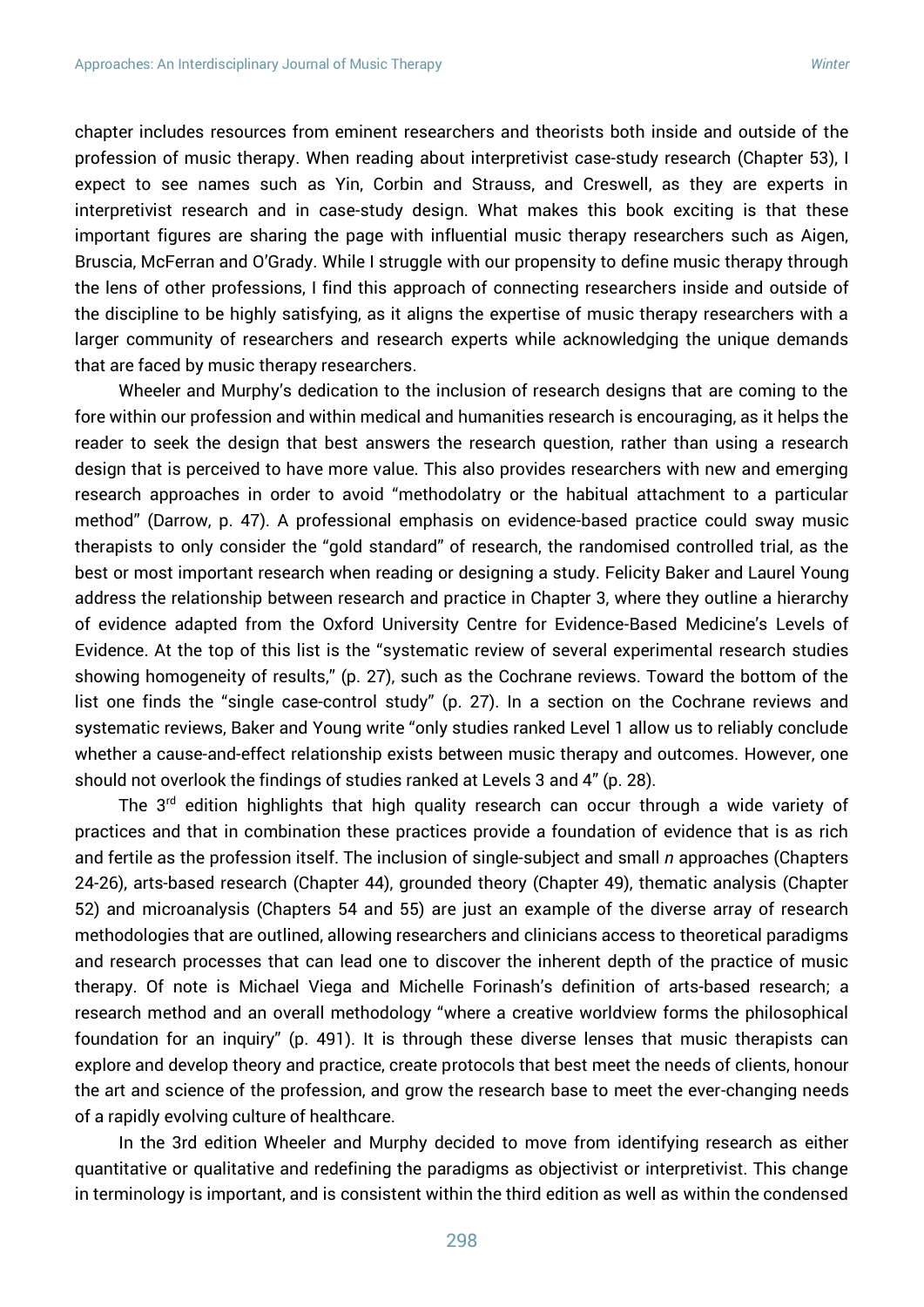*Introduction to Research* (Wheeler, & Murphy, 2017). Rickson (2018) interviewed Wheeler to discuss her choice of using objectivist and interpretivist language over quantitative and qualitative. It is Wheeler's hope that this move will increase our opportunities to converse in multi- and interdisciplinary settings rather than hinder those opportunities.

In order to address the move to objectivist and interpretivist language, the editors have included several chapters that prepare the reader for engaging with these concepts before delving into the many research designs that are outlined within the next 40 chapters of the book. Winter (2017) offers a further review of these preparatory chapters, as they are also included in the *Introduction to Research* book by Wheeler and Murphy (2016). The format for both of these books is in line with the "educational theory of a spiral curriculum in which key concepts are introduced and then repeated in ever increasing degrees of complexity" (Winter, 2017, p. 2). The spiral is "iterative rather than linear and contributes to a further deepening of the reader's understanding not only of the research paradigms but also the many ways in which these paradigms have already been at play in the music therapy literature" (p. 2).

Some additional features that prepare the reader to engage with research include chapters on the relationship between research and practice (Chapter 3), the relationship between research and theory (Chapter 4), developing a topic (Chapter 5), reviewing the literature (Chapter 6) and funding research (Chapter 10). These highly accessible chapters are useful for new or novice researchers who are planning to conduct research, for a senior-level or introductory graduate-level research course, or for those who are skilled at research but may need to engage with updated literature on the topic.

Chapter 5, developing a topic, provides a useful overview of the processes one may use to hone a research question into a feasible research study. Alice Ann Darrow's focus on the sincerity and trustworthiness of a "good" researcher is a powerful statement that emphasizes the incredible responsibility researchers have to clients/ participants and to the profession. I do, however, challenge Darrow's statement that we are to have a "mind free of biases and preconceived notions of where the research will lead" (p. 47). I have to wonder if it is possible to approach research without some preconceived notions of where the research may lead? Is it possible to have a mind free of biases? In Chapter 20, *Data Collection in Interpretivist Research*, Doug Keith writes, "when researchers collect data, their method flows from a purpose. This is true irrespective of the theoretical orientation of the researcher […] each purpose is rooted in a particular epistemology and theoretical perspective" (p. 231). This may imply that researchers come to the research question(s) already situated within an orientation, and that that orientation can create notions of where the research may lead. It may be more helpful to explain that researchers and clinicians come to research questions with biases, some of which lead us to the research question in the first place. The possibility that our findings will align with our hypothesis can be exciting and often sustains our engagement with a project that may be difficult, frustrating and challenging. In Chapter 40, *Phenomenological Inquiry*, Nancy Jackson describes the importance of the epoché and bracketing to help the researcher recognise and move away from "one's own beliefs, judgments, prejudices, biases, and preconceptions about the phenomenon being studied" (p. 442) and to serve as tools to help us "consciously put aside identified biases, assumptions, and so forth" (p. 442). Through the removal of these preconceived ideas the "researchers can be open to as many different variations of the phenomenon as the data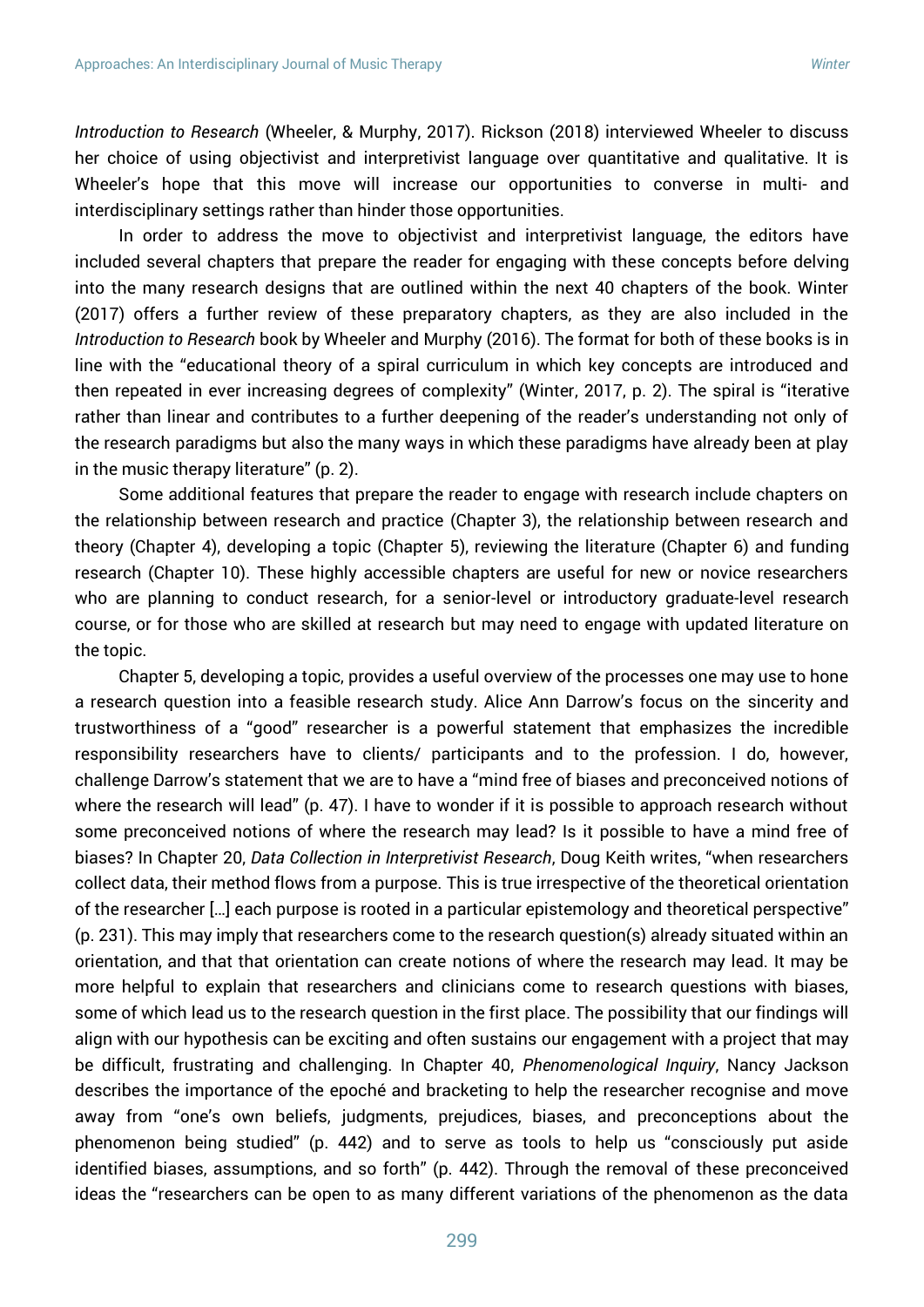contain" (p. 443). Perhaps we do not come to the research without bias, but we strive to be aware of the notions we bring to the project and are continually tasked with exploring, acknowledging, and countering the impacts of these notions on the potential outcomes of the study.

One potential notion that we bring to our research is that music is powerful and that music therapy changes people behaviourally, physically, cognitively, and spiritually. Within the third edition there are two chapters with a dedicated focus on the handling of musical data. In Chapter 15, *Measurement of Musical Responses*, Jörg Fachner offers approaches for measuring musical responses within an objectivist paradigm through the identification of dimensions of the music experience that include temporality, personal meaning and universal responses, emotional intensity, and expectations. Some of the methods for gathering and handling this information include participant self-report, researcher analysis of musical material, brain imaging via EEG, and analysis of biomarkers such as "neurotransmitters, hormones, cytokines, lymphocytes, vital signs, and immunoglobulins" (p. 159). Fachner examines the impact of music on the body and the mind, and presents research strategies that can help to access this powerhouse of information.

Chapter 21, *Analysing and Interpreting Musical Data in Interpretivist Research*, written by Lars Ole Bonde, is the companion chapter to Fachner's. Ole Bonde begins the chapter with a wake-up call to music therapists: "the music itself in music therapy could be given much more attention than is often the case in research studies" (p. 245). He then follows with the statement "given that music is the core medium of music therapy, it is surprising that only a few studies report more than superficially about the music itself" (p. 245). Ole Bonde articulates that analysis of music within music therapy is not an "end in itself" (p. 245). He then offers a list of several areas music therapists can evaluate in their research, such as inter- and intra-musical interactions, inter- and intra-personal interactions, influence of music on 'body, mind, and soul'" (p. 245), and changes in behaviour as a result of the music experience. Ole Bonde includes a chart of music therapy research articles from the *Nordic Journal of Music Therapy* and the *Journal of Music Therapy* from 2012-2015. Of the 46 research articles in the *Nordic Journal* and the 59 research articles in the *Journal of Music Therapy* only nine included a "minimum of phenomenological description of analysis of one musical episode/syntax-semantics" (p. 246). This information is quite shocking, and serves as a strong reminder to consider what I emphasise and what I report when designing and conducting research. Music therapy is a music-based profession and it would stand to reason that we would be reporting on the music as an essential component of our clinical work. Ole Bonde referrers to Ansdell's (1999) "music therapist's dilemma" (as cited in Bonde, p. 245), suggesting that it is difficult to discuss what happens in music therapy but that this discussion is essential to music therapy. Within Chapter 21 Ole Bonde suggests several methods for discussing the music that happens in music therapy, and conceptualises this process on a spectrum. His inclusion of a decision tree, "the spectrum of music analysis" (p. 247), positions research on a continuum rather than as an either/or phenomenon. This spectrum provides a number of options for researchers to consider when interpreting musical data, thereby uniquely visioning the handling of musical data through "more quantitative, mixed, or more qualitative" methods (p. 247), lending itself to an understanding of the various shades of researching music rather than as a rigidly defined, black and white, event involving music. Some of Bonde's recommendations for handling musical data include heuristic music analysis, phenomenological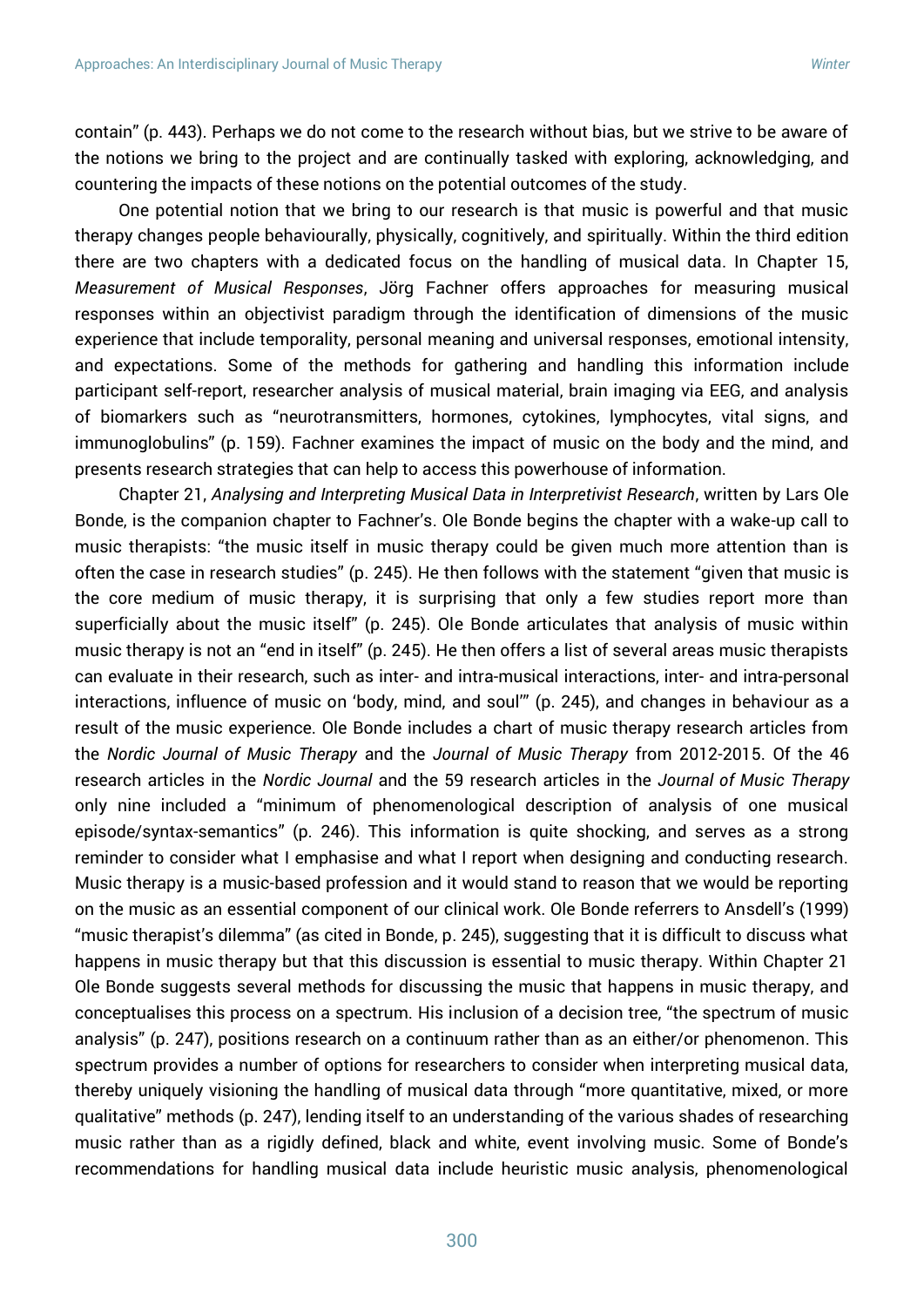descriptions, body listening, Bruscia's Improvisation Assessment Profiles, and microanalysis of traditional and graphic notation.

These two chapters are within Unit 4 and Unit 5 respectively. The two units address methodological concerns that emerge within each paradigm, and they contain chapters on measuring, analysing, and interpreting clinical data (Chapters 16 and 22), potential problems in objectivist research (Chapter 17), and software programs to help with the analysis of data (Chapters 19 and 23). Gene Ann Behrens' introduction to SPSS (Chapter 19) is notable in that it provides an incredibly user- friendly overview of a not-so-user-friendly system. She begins the chapter with two decision trees that the researcher can use to select the proper inferential or descriptive statistics for the research question. On the next page, Figure 3 outlines a case scenario which leads the reader through the kinds of research questions one may ask when designing a study. On the following pages there is a table that summarises the research questions from the previous figure, type of variables, levels of measurement, and statistical analyses for SPSS (pp. 206-207). Behrens has also included screen captures of an SPSS data set and screen captures of different parts of the SPSS program as she works through several different statistical analyses. These tools are incredibly useful, and I know that these pages especially will be the most worn, dog-eared, highlighted pages in my copy of the book. While I enjoy objectivist data analysis, I do not do it often enough to have this information stored handily in my brain, therefore I typically have had to turn to several different books and YouTube videos to find this level of support. Now all of this information is in one convenient location. Not only will I use this chapter to teach a graduate-level introduction to research course, to advise graduate-level theses and undergraduate research projects, but I will turn to it for my own decision-making when handling data for objectivist research studies.

Chapter 23, *Software Used in Data Analysis of Interpretivist Research*, by Felicity Baker, is the companion chapter to 19, and includes information that is equally as helpful. She highlights several interpretivist data-handling programs, including MAXQDA, ATLAS.ti, and NVivo. The inclusion of screen captures from each interface helps the reader to get a sense of the functionality of each program as she describes the types of features available within each one. While I know it is impossible to cover all of the data-analysis software programs, I would have included the cloudbased program Dedoose, which is user-friendly, well-suited for interpretivist research, and very wellsuited for mixed-methods research as it provides options for mixing objectivist and interpretivist data sets.

Units 4 and 5 prepare the reader to engage with individual research designs, which are then outlined in Units 6-8. These subsequent units include designs within the objectivist and interpretivist paradigms, as well as chapters on other types of research such as mixed-methods designs, systematic reviews, historical research, and philosophical inquiry. The book concludes with a section on evaluating the reliability and validity of objectivist research (Chapter 65), evaluating the rigor and integrity of interpretivist research (Chapter 66), and reading, writing, and submitting objectivist and interpretivist research (Chapters 67 and 68).

The third edition of *Music Therapy Research* is what music therapy clinicians, researchers, academics, and students have needed. The editors have tapped into the international music therapy community as a resource for the incredibly rich research that has already been published within the profession. These authors have provided resources for research that include strategies and